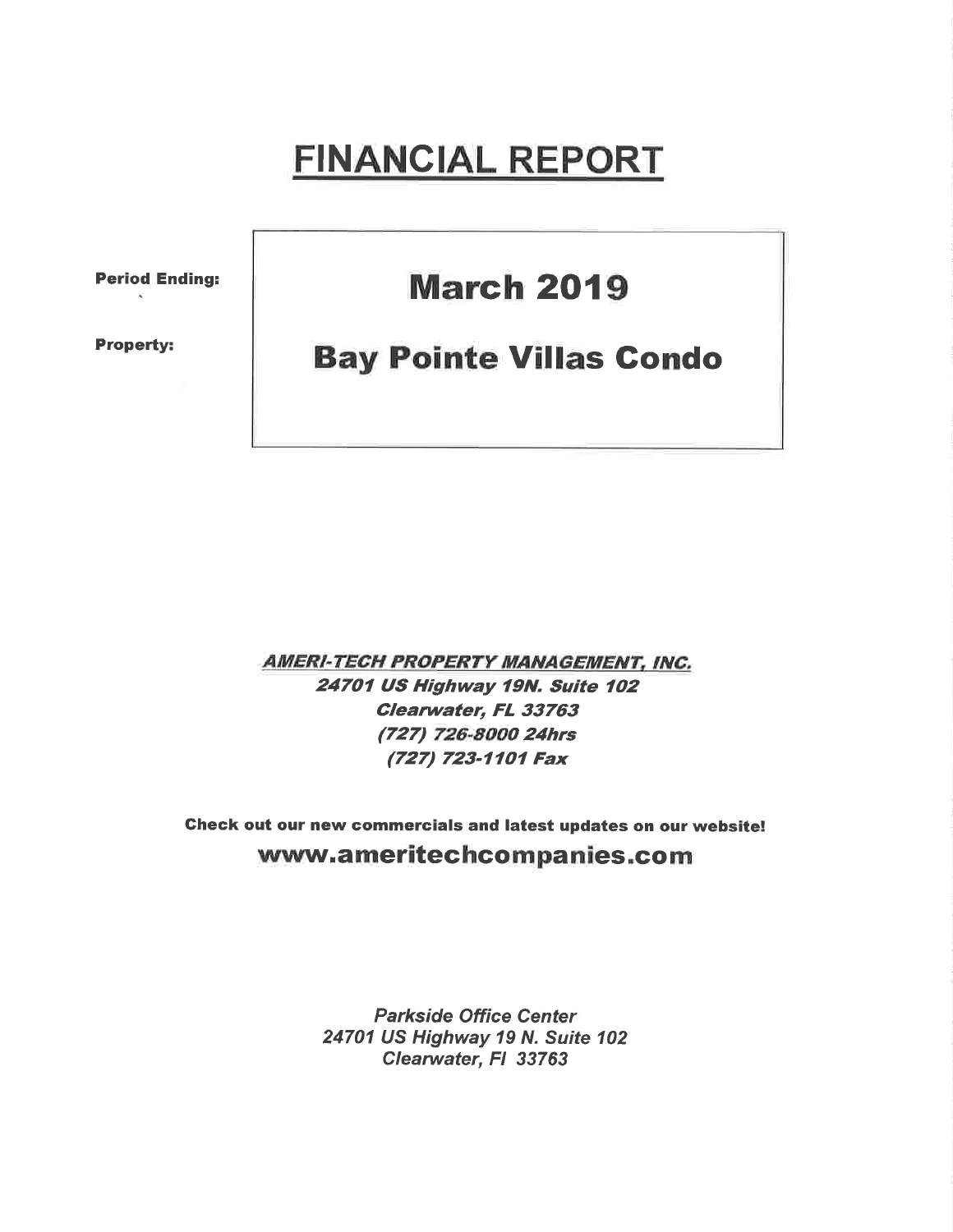It is the intent of Ameri-Tech Property Management services to produce a comprehensive self contained Financial Report, where as the validity and accuracy of the information being reported can be easily understood and substantiated. The following financial information is for Management purposes only in order to assist the association in financial planning. The attached financials have not been Audited, Reviewed, or Compiled at this time by an independent CPA.

The information contained on this page will aid the reader in better understanding this Financial Report. Each report analysis listed below will be explained in clear detail. This will enable the reader to better understand the intent and purpose of each report, as well as render the current financial disposition of the Property or Association.

### TaþIe of Contents

| <i><b>Income Statement:</b></i> | The accounting procedures have been prepared on a modified<br>cash basis. All income and expenses are posted on the<br>statement during the same period in which they were incurred.                        |
|---------------------------------|-------------------------------------------------------------------------------------------------------------------------------------------------------------------------------------------------------------|
| <b>Balance Sheet:</b>           | Financial information listed on the Balance Sheet will show all<br>assets and liabilities, such as available cash, deposits, reserve<br>accounts, loans and equity.                                         |
| <b>General Ledger:</b>          | The General Ledger details all of the financial activity performed<br>in a given period to provide the reader with a detailed<br>explanation on each and every entry made for the period being<br>reported. |
| <b>Delinquent Owners:</b>       | This report will list all Delinquent Owners and the current<br>balance due.                                                                                                                                 |
| <b>Prepaid Owners:</b>          | This report will list all Prepaid Members.                                                                                                                                                                  |
| <b>Disbursement Report:</b>     | This report will list all checks disbursed for the period being<br>reported, along with copies of all invoices paid.                                                                                        |
| <b>Reconciliation Report:</b>   | This report with the actual bank statements shall reconcile the<br>account statements for the period being reported.                                                                                        |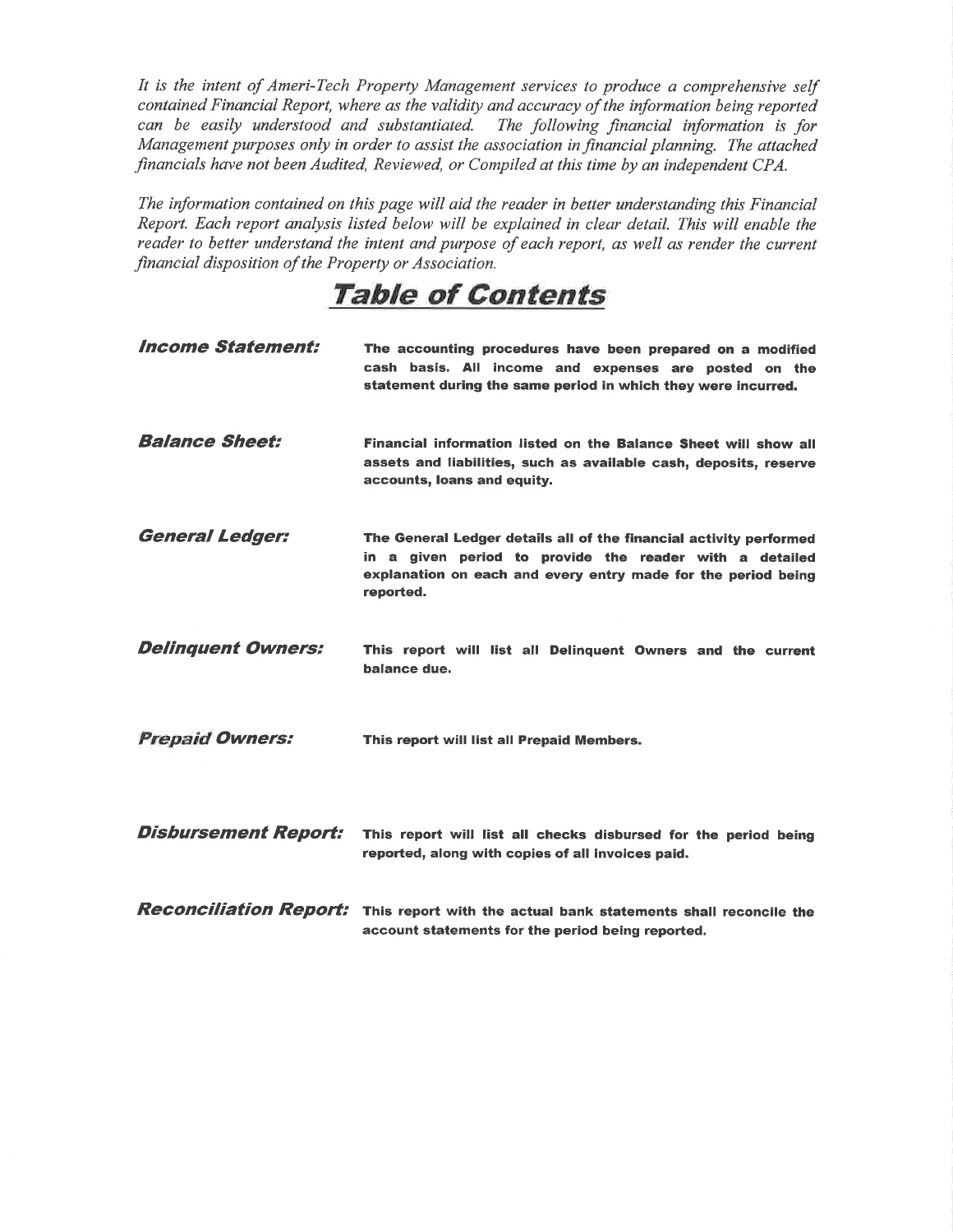

#### **Income Statement - Operating**

Bay Pointe Villas Condo Assn. Inc.

Date: 4/1/2019 Time: 1:01 pm Page: 1

#### 03/31/2019

|                       |                                     |                                   | <b>Current Period</b> |                          |                                        | Year-to-date  |                          | Annual       |
|-----------------------|-------------------------------------|-----------------------------------|-----------------------|--------------------------|----------------------------------------|---------------|--------------------------|--------------|
| Description           |                                     | Actual                            | Budget                | Variance                 | Actual                                 | <b>Budget</b> | Variance                 | Budget       |
| <b>REVENUE</b>        |                                     |                                   |                       |                          |                                        |               |                          |              |
| 4010                  | Unit Maintenance Fees               | \$10,502.38                       | \$9,660.00            | \$842.38                 | \$30,382.38                            | \$28,980.00   | \$1,402.38               | \$115,920.00 |
| 4400                  | Operating Interest Income           | 0.23                              | φ                     | 0.23                     | 0.66                                   | ×             | 0.66                     |              |
| 4500                  | Application Income                  | $\overline{\phantom{a}}$          | Ξ                     | ¥.                       | 100.00                                 | ٠             | 100.00                   |              |
| 4800                  | Misc Income                         | 513.34                            | z                     | 513.34                   | 1,407.12                               | u,            | 1,407.12                 |              |
| <b>Total REVENUE</b>  |                                     | 11,015.95                         | 9,660.00              | 1,355.95                 | 31,890.16                              | 28,980.00     | 2,910.16                 | 115,920,00   |
| <b>EXPENSES</b>       |                                     |                                   |                       |                          |                                        |               |                          |              |
| <b>ADMINISTRATIVE</b> |                                     |                                   |                       |                          |                                        |               |                          |              |
| 5010                  | <b>Copies/Printing Supplies</b>     | 178.00                            | 125,00                | (53.00)                  | 511.00                                 | 375.00        | (136.00)                 | 1,500.00     |
| 5300                  | Insurance                           | 2,291.96                          | 2,750.00              | 458.04                   | 6,875.88                               | 8,250.00      | 1,374.12                 | 33,000.00    |
| 5600                  | Corporate Report Fee                | 9)                                | 5,00                  | 5.00                     | 80.00                                  | 15.00         | (65.00)                  | 60.00        |
| 5610                  | <b>Bureau Fees</b>                  | $\left\langle \Psi \right\rangle$ | 7.67                  | 7.67                     | $\hbox{\small -}$                      | 23.01         | 23.01                    | 92.00        |
| 5800                  | Management Fee                      | 650.00                            | 650.00                | $\overline{\phantom{a}}$ | 1,950.00                               | 1,950.00      | $\bar{\phantom{a}}$      | 7,800.00     |
| 5900                  | Legal                               | 26,50                             | 50.00                 | 23.50                    | 226,50                                 | 150.00        | (76.50)                  | 600.00       |
| 5910                  | Accounting/Tax Returns              | $\bullet$                         | 27.08                 | 27.08                    | 325.00                                 | 81.24         | (243.76)                 | 325,00       |
| 6210                  | Pool Permit                         | $\overline{\phantom{a}}$          | 14.58                 | 14.58                    | $\overline{\phantom{a}}$               | 43.74         | 43.74                    | 175.00       |
|                       | <b>Total ADMINISTRATIVE</b>         | 3,146.46                          | 3,629.33              | 482.87                   | 9,968.38                               | 10,887.99     | 919,61                   | 43,552.00    |
|                       | <b>GROUNDS MAINTENANCE</b>          |                                   |                       |                          |                                        |               |                          |              |
| 5400                  | Lawn Service Contract               | 2,550.00                          | 850.00                | (1,700,00)               | 2,550.00                               | 2,550.00      | ۷                        | 10,200.00    |
| 5420                  | Trees                               | $\mathcal{A}$                     | 83.33                 | 83.33                    | C,                                     | 249.99        | 249.99                   | 1,000.00     |
|                       | <b>Total GROUNDS MAINTENANCE</b>    | 2,550.00                          | 933.33                | (1,616.67)               | 2,550.00                               | 2.799.99      | 249.99                   | 11,200.00    |
|                       | <b>BUILDING MAINTENANCE</b>         |                                   |                       |                          |                                        |               |                          |              |
| 6100                  | <b>Building Maintenance</b>         | 245.00                            | 446.67                | 201.67                   | 754.73                                 | 1,340.01      | 585,28                   | 5,360.00     |
| 6120                  | Miscellaneous Materials             |                                   | 41.67                 | 41.67                    | $\left\langle \mathbf{r}\right\rangle$ | 125,01        | 125.01                   | 500.00       |
| 6200                  | Pool Contract                       | 295.00                            | 295.00                | Ø,                       | 885.00                                 | 885.00        | $\bullet$                | 3,540.00     |
| 6205                  | Pool Repairs/Maintenance            | ×                                 | 66.67                 | 66.67                    | 50,00                                  | 200.01        | 150.01                   | 800.00       |
|                       | <b>Total BUILDING MAINTENANCE</b>   | 540.00                            | 850.01                | 310.01                   | 1,689.73                               | 2,550.03      | 860,30                   | 10,200.00    |
|                       | <b>UTILITY EXPENSES</b>             |                                   |                       |                          |                                        |               |                          |              |
| 7000                  | Electric                            | 226.29                            | 226.67                | 0.38                     | 704.68                                 | 680.01        | (24.67)                  | 2,720.00     |
| 7001                  | Water and Sewer                     | $\sim$                            | 1,250.00              | 1,250.00                 | 1,049.17                               | 3,750.00      | 2,700.83                 | 15,000.00    |
| 7002                  | <b>Trash Removal</b>                | 225.00                            | 225.00                | $\rightarrow$            | 675.00                                 | 675.00        | $\overline{\phantom{a}}$ | 2,700.00     |
| 7006                  | Cable Service                       | 975.04                            | 975.25                | 0.21                     | 2,925.12                               | 2,925.75      | 0.63                     | 11,703.00    |
|                       | <b>Total UTILITY EXPENSES</b>       | 1,426.33                          | 2,676.92              | 1,250.59                 | 5,353.97                               | 8,030.76      | 2,676.79                 | 32,123.00    |
|                       | <b>NON OPERATING EXPENSES</b>       |                                   |                       |                          |                                        |               |                          |              |
| 9010                  | Reserves- Painting                  | 272.75                            | 272,75                |                          | 817.75                                 | 818.25        | 0.50                     | 3,273.00     |
| 9030                  | Reserves-Roof                       | 1,183.33                          | 1,183.33              |                          | 3,549.99                               | 3,549.99      |                          | 14,200.00    |
| 9060                  | Reserves- Pool                      | 76.33                             | 76.33                 |                          | 228.99                                 | 228.99        |                          | 916.00       |
| 9100                  | Deferred Maintenance                | 38.00                             | 38.00                 | ÷                        | 114.00                                 | 114,00        |                          | 456.00       |
|                       | <b>Total NON OPERATING EXPENSES</b> | 1,570.41                          | 1,570.41              | ×                        | 4,710.73                               | 4,711.23      | 0.50                     | 18,845,00    |
| <b>Total EXPENSES</b> |                                     | \$9,233.20                        | \$9,660.00            | \$426.80                 | \$24,272.81                            | \$28,980.00   | \$4,707.19               | \$115,920.00 |
|                       | <b>COMBINED NET INCOME</b>          | \$1,782.75                        | \$-                   | \$1,782.75               | \$7,617.35                             | \$-           | \$7,617.35               | \$-          |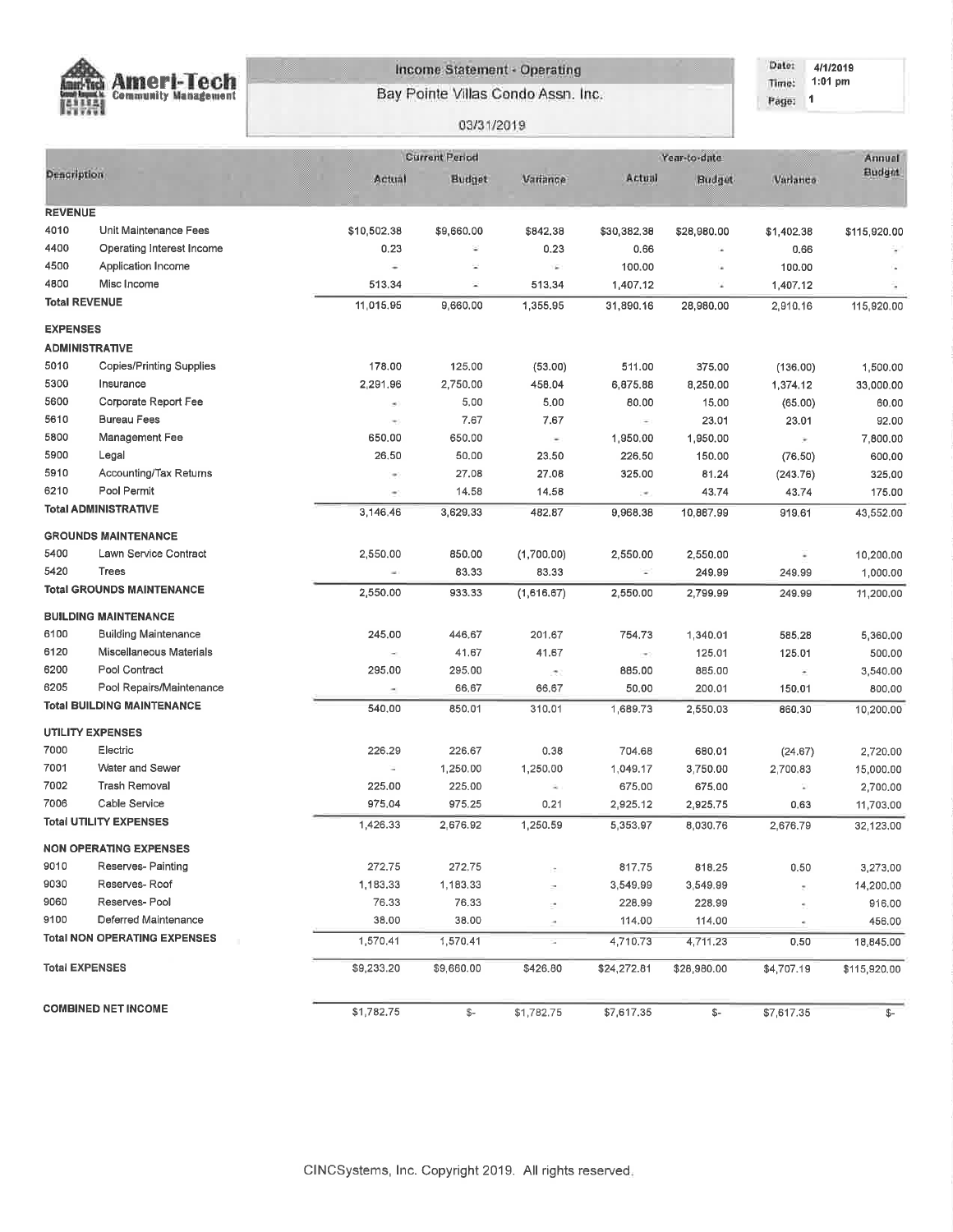

#### Income Statement Summary - Operating Bay Pointe Villas Condo Assn, Inc. Fiscal Period: March 2019

Date: 4/1/2019 Time: 1:01 pm Page: 1

| Account                           |             | January             | February                 | March                    | April                 | May                      | June                     | July      |                          | August September | October | November                 | December  | Total            |
|-----------------------------------|-------------|---------------------|--------------------------|--------------------------|-----------------------|--------------------------|--------------------------|-----------|--------------------------|------------------|---------|--------------------------|-----------|------------------|
| <b>REVENUE</b>                    |             |                     |                          |                          |                       |                          |                          |           |                          |                  |         |                          |           |                  |
| 4010 Unit Maintenance Fees        |             | 9,890.00            | 9,990.00                 | 10,502.38                |                       |                          | G.                       |           |                          |                  |         |                          |           | \$30,382.38      |
| 4400 Operating Interest Income    |             | 0.20                | 0.23                     | 0.23                     |                       |                          |                          |           |                          |                  |         |                          |           | 0.66             |
| 4500 Application Income           |             | 50.00               | 50.00                    | ų,                       | ÷,                    | У.                       | ú.                       |           |                          |                  | z       |                          |           | 100.00           |
| 4800 Misc Income                  |             | 893.78              | $\overline{\phantom{a}}$ | 513.34                   | ×.                    | $\sim$                   | $\sim$                   |           | $\overline{\phantom{a}}$ |                  |         |                          |           | 1,407.12         |
| <b>Total REVENUE</b>              |             | 10,833,98           | 10,040.23                | 11,015.95                | ×                     |                          |                          |           | ×                        | ¥                |         | G)                       |           | 31,890.16        |
| <b>EXPENSES</b>                   |             |                     |                          |                          |                       |                          |                          |           |                          |                  |         |                          |           |                  |
| <b>ADMINISTRATIVE</b>             |             |                     |                          |                          |                       |                          |                          |           |                          |                  |         |                          |           |                  |
| 5010 Copies/Printing Supplies     |             | 206.00              | 127,00                   | 178.00                   | ×                     |                          |                          |           |                          |                  |         |                          |           | 511.00           |
| 5300 Insurance                    |             | 2,291.96            | 2,291.96                 | 2,291.96                 |                       |                          |                          |           |                          |                  |         |                          |           | 6,875.88         |
| 5600 Corporate Report Fee         |             | $\bar{\phantom{a}}$ | 80,00                    | ×                        |                       |                          |                          |           |                          |                  | ×       |                          |           | 80,00            |
| 5800 Management Fee               |             | 650.00              | 650.00                   | 650.00                   |                       |                          | $\overline{\phantom{a}}$ |           |                          |                  |         |                          |           | 1,950.00         |
| 5900 Legal                        |             | $\blacksquare$      | 200.00                   | 26.50                    |                       |                          | ×                        |           |                          |                  |         |                          |           | 226.50           |
| 5910 Accounting/Tax Returns       |             |                     | 325.00                   | $\overline{\phantom{a}}$ |                       |                          | $\blacksquare$           |           | ×.                       |                  | ×.      | $\ddot{}$                | ٠         | 325.00           |
| <b>Total ADMINISTRATIVE</b>       |             | 3,147.96            | 3,673.96                 | 3,146.46                 | ÷                     | $\sim$                   | ۰                        |           |                          |                  |         |                          |           | 9,968.38         |
| <b>GROUNDS MAINTENANCE</b>        |             |                     |                          |                          |                       |                          |                          |           |                          |                  |         |                          |           |                  |
| 5400 Lawn Service Contract        |             | g,                  | $\sim$                   | 2,550.00                 |                       |                          |                          |           | ۰                        |                  |         |                          |           | 2,550.00         |
| <b>Total GROUNDS MAINTENANCE</b>  |             | ٠                   | ٠.                       | 2,550.00                 | ×                     |                          | ×                        |           | ¥                        |                  |         |                          |           | 2,550.00         |
| <b>BUILDING MAINTENANCE</b>       |             |                     |                          |                          |                       |                          |                          |           |                          |                  |         |                          |           |                  |
| 6100 Building Maintenance         |             | 75.00               | 434.73                   | 245.00                   |                       |                          |                          | z         |                          |                  |         |                          | ×         | 754.73           |
| 6200 Pool Contract                |             | 295,00              | 295.00                   | 295.00                   |                       |                          |                          |           |                          |                  |         |                          |           | 885.00           |
| 6205 Pool Repairs/Maintenance     |             | 50.00               | ÷.                       | Ξ                        |                       |                          |                          | ×         | ۰                        |                  |         |                          | ×.        | 50.00            |
| <b>Total BUILDING MAINTENANCE</b> |             | 420.00              | 729.73                   | 540,00                   | ×                     | ٠                        | ٠                        | ٠         | $\overline{\phantom{a}}$ | $\sim$           |         | ¥                        | $\ddot{}$ | 1,689.73         |
| <b>UTILITY EXPENSES</b>           |             |                     |                          |                          |                       |                          |                          |           |                          |                  |         |                          |           |                  |
| 7000 Electric                     |             | 234.95              | 243.44                   | 226.29                   |                       |                          |                          | ٠         |                          |                  |         |                          |           | 704.68           |
| 7001 Water and Sewer              |             | $\frac{1}{2}$       | 1,049.17                 | $\tilde{z}$              |                       |                          |                          | Ú.        |                          |                  |         |                          | F.<br>É.  | 1,049.17         |
| 7002 Trash Removal                |             | 225.00              | 225.00                   | 225.00                   |                       |                          |                          |           |                          |                  |         |                          |           | 675.00           |
| 7006 Cable Service                |             | 975.04              | 975.04                   | 975.04                   |                       |                          | w.                       | ×         | ¥.                       | Ψ                | ×       | S.                       | ×<br>g    | 2,925.12         |
| <b>Total UTILITY EXPENSES</b>     |             | 1,434.99            | 2,492.65                 | 1,426.33                 | ×                     |                          | ٠                        | a,        | z                        | ٠                | ٠       | رح                       | ×         | 5,353.97         |
| <b>NON OPERATING EXPENSES</b>     |             |                     |                          |                          |                       |                          |                          |           |                          |                  |         |                          |           |                  |
| 9010 Reserves- Painting           |             | 273.00              | 272.00                   | 272,75                   |                       |                          |                          |           |                          |                  |         |                          |           |                  |
| 9030 Reserves- Roof               |             | 1,183.00            | 1,183.66                 | 1,183.33                 |                       |                          |                          |           |                          |                  |         |                          | z         | 817.75           |
| 9060 Reserves- Pool               |             | 76.00               | 76.66                    | 76.33                    |                       |                          | ۰                        | ×         |                          |                  |         | $\rightarrow$            | ۰         | 3,549.99         |
| 9100 Deferred Maintenance         |             | 38,00               | 38.00                    | 38,00                    |                       |                          | ×.                       | $\sim$    |                          | ×                |         |                          | ٠         | 228.99<br>114.00 |
| Total NON OPERATING EXPENSES      |             | 1,570.00            | 1,570.32                 | 1,570.41                 | $\tilde{\phantom{a}}$ | $\overline{\phantom{a}}$ | $\overline{\phantom{a}}$ | ۰         | $\sim$<br>$\blacksquare$ | Ξ                |         | $\overline{\phantom{a}}$ | ٠<br>×    | 4,710.73         |
| <b>Total EXPENSES</b>             |             | 6,572.95            | 8,466.66                 | 9,233.20                 | Ξ                     | ч                        | $\bullet$                |           | ٠                        |                  |         |                          |           |                  |
|                                   |             |                     |                          |                          |                       |                          |                          | $\bullet$ |                          |                  |         | ۰                        | ۰         | 24,272.81        |
|                                   | Net Income: | 4,261.03            | 1,573.57                 | 1,782.75                 | Ξ                     |                          | $\sim$                   | ×.        | $\bullet$                | $\blacksquare$   | œ.      | $\tilde{\phantom{a}}$    | ٠         | 7,617.35         |